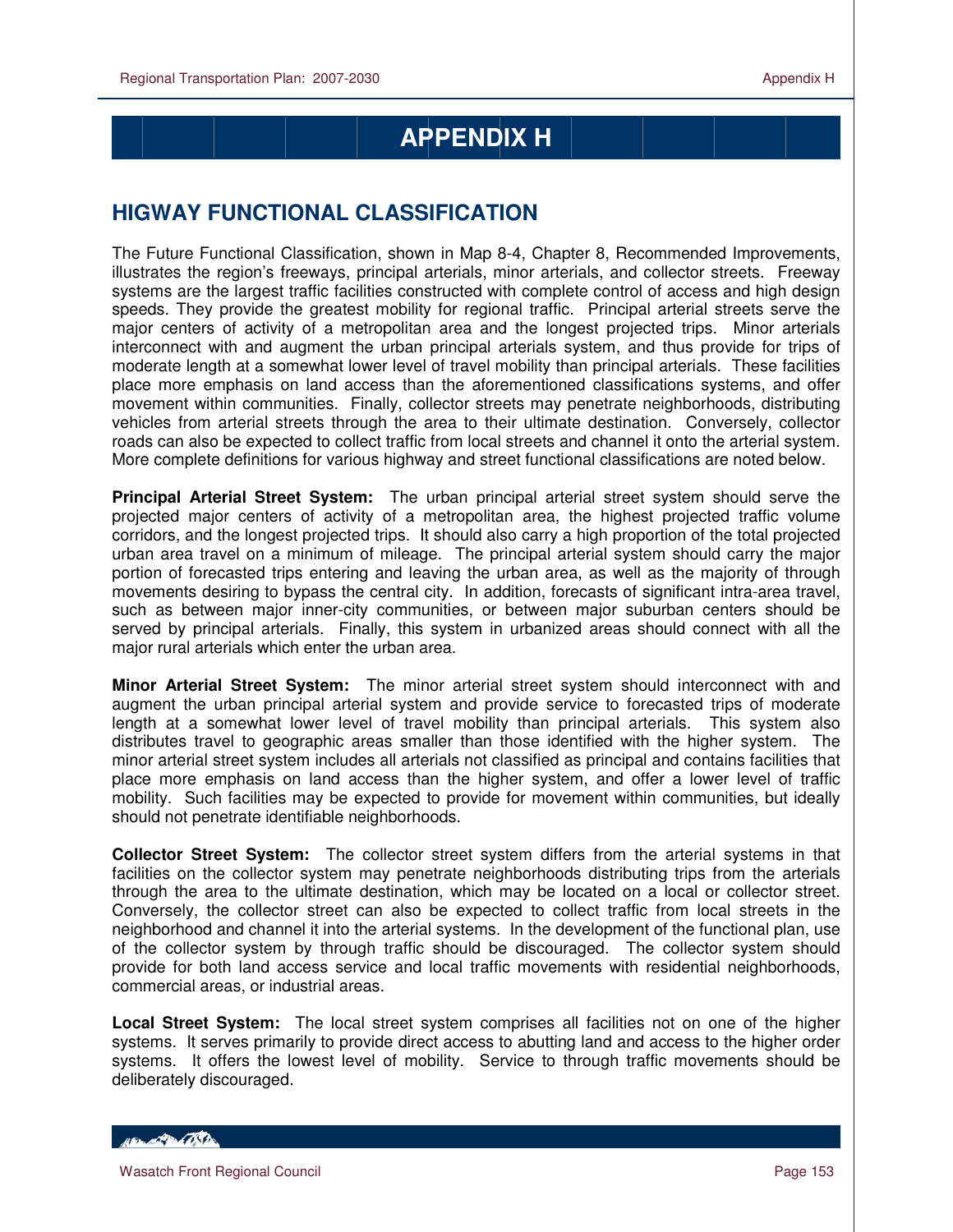### **TRANSIT FUNCTIONAL CLASSIFICATION**

Transit projects can be grouped into community, regional, and inter-regional service levels based upon the balance between access (station spacing) and speed most appropriate each individual project. This balance between access and speed for both highway and transit is illustrated in Figure H-1

#### **FIGURE H-1**

### **FUNCTIONAL CLASSIFICATION SYSTEM FOR HIGHWAY AND TRANSIT**



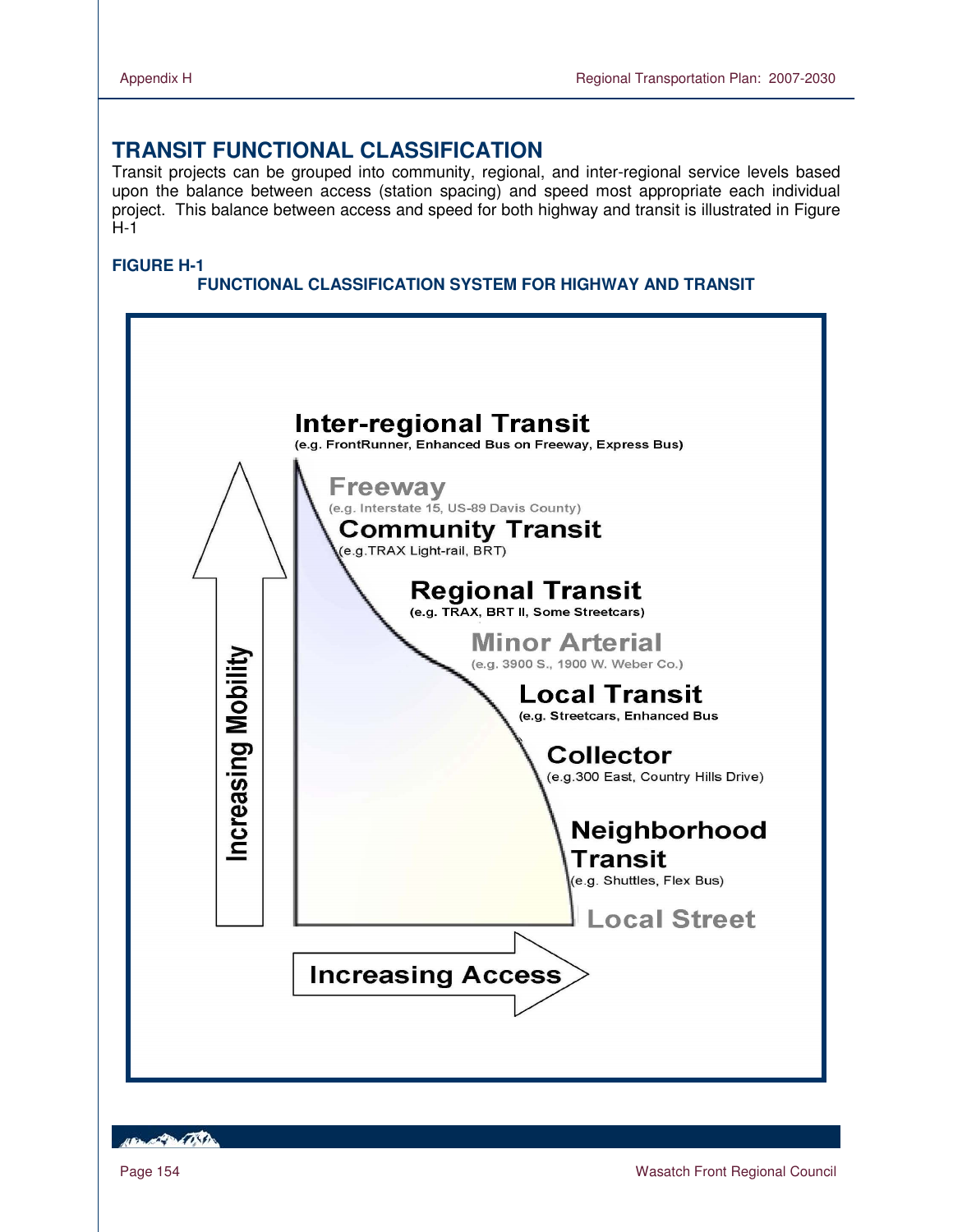Transit facilities emphasizing speed over land access include regional level transit such as the FrontRunner commuter rail and express bus and regional level transit such as TRAX Light-rail and the RTP recommended BRT II lines. Commuter rail and express bus services have station spacing about every five or more miles. TRAX and the proposed BRT II lines have stations about one to one-half mile apart.

**Community Level Transit System Improvements:** Community transit services provide speeds comparable to collector streets with station spacing generally of about 1/4 mile. Although not specifically identified in the RTP, other community services generally recommended in the RTP include buses and shuttles in various operating configurations. Local bus service can provide greater access throughout the service area than other transit modes and, in general, will better serve the needs of persons dependent on transit for transportation. Currently, UTA provides higher frequency neighborhood and community service in two core areas of the Wasatch Front Region using a modified grid pattern. These core areas are the area within the I-215 belt route plus parts of West Valley and Midvale in Salt Lake County; and most of Ogden City. In suburban areas, service is less frequent and generally focused on downtown Salt Lake City or Ogden.

**Regional Transit Level System Improvements:** In addition to the community level system functions discussed above are regional services. All regional services provide speeds at least comparable to minor arterials at station spacing of about one mile in the areas outside of the downtown.

**Inter-regional Transit Level System Improvements:** In addition to the system expansions discussed above, it is recommended that long distance transit travel be accommodated between urbanized areas. All inter-regional services provide speeds at least comparable to principle arterials at station spacing of about five miles in the areas outside of the Central Business District. Interregional transit level investments are generally recommended where the distance to a regional business district is greater than 15 to 20 miles.

**ABLACE DE LA CONTENTE**